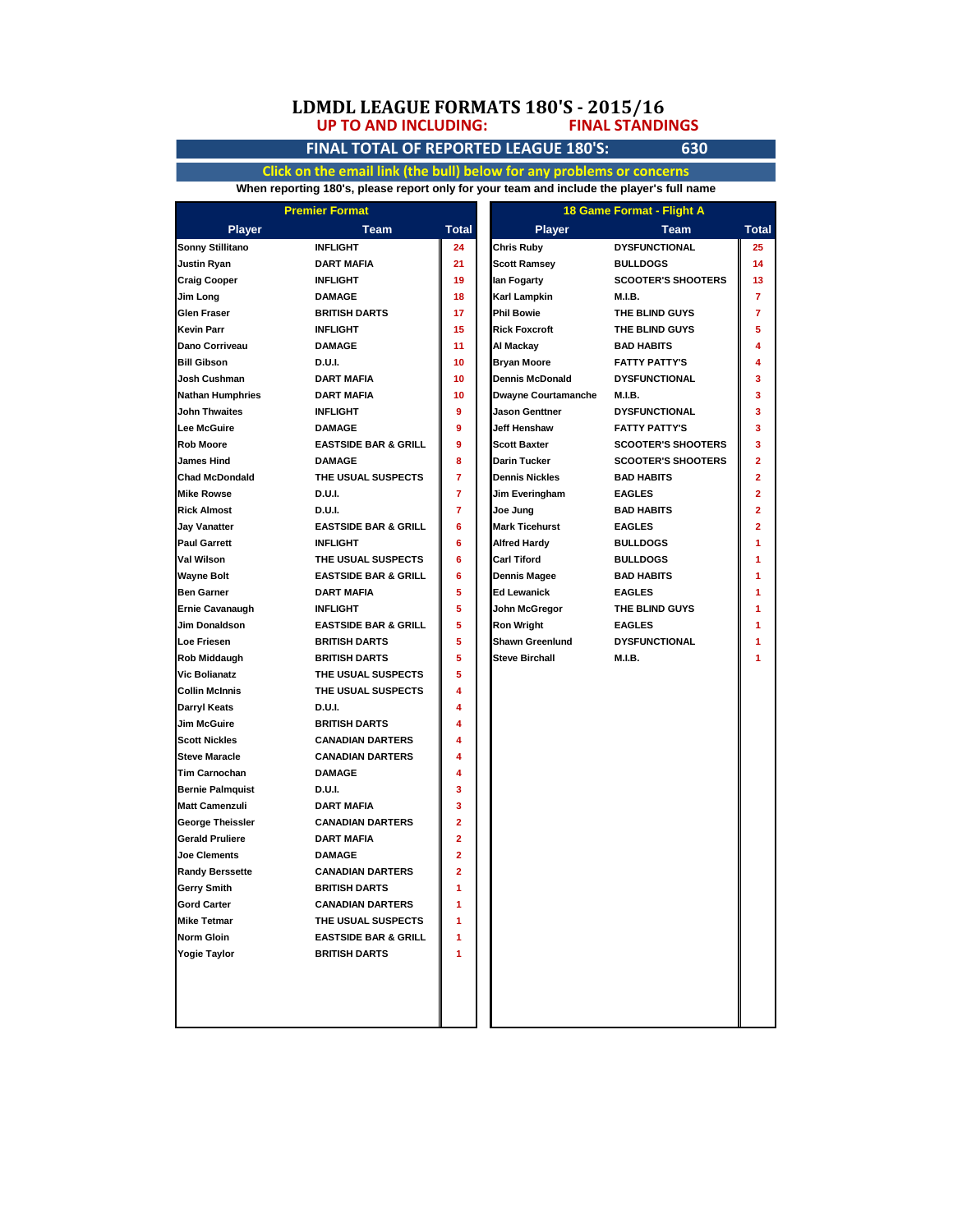### **UP TO AND INCLUDING: LDMDL LEAGUE FORMATS 180'S - 2015/16 FINAL STANDINGS**

## **FINAL TOTAL OF REPORTED LEAGUE 180'S: 630**

**Click on the email link (the bull) below for any problems or concerns When reporting 180's, please report only for your team and include the player's full name**

| 18 Game Format - Flight B |                           | <b>16 Game Format</b> |                       |                         |                |
|---------------------------|---------------------------|-----------------------|-----------------------|-------------------------|----------------|
| <b>Player</b>             | <b>Team</b>               | <b>Total</b>          | <b>Player</b>         | <b>Team</b>             | Total          |
| <b>Terry Pettigrew</b>    | <b>NO NAMES</b>           | 14                    | <b>Bill Lozynskey</b> | G.U.A.B.                | 4              |
| <b>Tylor Jeffery</b>      | <b>DUKESTERS</b>          | 6                     | <b>Marcus Magee</b>   | <b>ONCE A WOLF</b>      | 4              |
| <b>Fred Mills</b>         | <b>FREEDOM</b>            | 5                     | <b>John Sluggett</b>  | <b>LEGION SCRAPPERS</b> | 3              |
| <b>Jeff Cushman</b>       | <b>TRIP DADDY'S</b>       | 5                     | <b>John Thornton</b>  | 317'S                   | 3              |
| <b>Chris Morley</b>       | <b>EASTSIDE LEFTOVERS</b> | 4                     | Mike Boaden           | <b>SH-HOOTERS</b>       | 3              |
| <b>Tim McMillan</b>       | <b>DUKESTERS</b>          | 4                     | <b>Rick Harris</b>    | 317'S                   | 3              |
| Dave DeGroot              | OFF CONSTANTLY            | 3                     | Alex Duffit           | THE JIMS                | $\overline{2}$ |
| <b>Matt Hatfield</b>      | <b>DILLIGAF</b>           | 3                     | Jeff Worrall          | 317'S                   | $\overline{2}$ |
| <b>Mike Glomba</b>        | <b>NO NAMES</b>           | 3                     | Ken Vowles Sr.        | <b>FUBAR</b>            | $\overline{2}$ |
| Dan McLain                | <b>TRIP DADDY'S</b>       | $\overline{2}$        | <b>Mike Magee</b>     | <b>ONCE A WOLF</b>      | $\overline{2}$ |
| Dave Deschamp             | OFF CONSTANTLY            | $\overline{2}$        | <b>Nick Kontitsis</b> | <b>FUBAR</b>            | $\overline{2}$ |
| Dave Green                | <b>FREEDOM</b>            | $\overline{2}$        | <b>Ralph Thornton</b> | 317'S                   | $\overline{2}$ |
| Derrick Moir              | <b>DUKESTERS</b>          | $\overline{2}$        | <b>Rick Banks</b>     | <b>ONCE A WOLF</b>      | $\overline{2}$ |
| John Yanchus              | <b>FIGHT OR FLIGHT</b>    | $\overline{2}$        | <b>Robin Boocock</b>  | <b>FUBAR</b>            | $\overline{2}$ |
| <b>Ronnie Proulx</b>      | OFF CONSTANTLY            | $\overline{2}$        | <b>Brian Nagle</b>    | THE JIMS                | 1              |
| Sean Boussen              | <b>DILLIGAF</b>           | $\overline{2}$        | Danny Thompson        | <b>FUBAR</b>            | 1              |
| <b>Steve Wilson</b>       | <b>FREEDOM</b>            | $\overline{2}$        | Dave Twamley          | <b>ONCE A WOLF</b>      | 1              |
| Al Watson                 | OFF CONSTANTLY            | 1                     | Derek Tiller          | <b>FUBAR</b>            | 1              |
| <b>Allen Nethercott</b>   | <b>DILLIGAF</b>           | 1                     | <b>Jim Critchley</b>  | <b>ONCE A WOLF</b>      | 1              |
| <b>Arnie Black</b>        | <b>DUKESTERS</b>          | 1                     | Lawrence Hopwood      | G.U.A.B.                | 1              |
| <b>Colin McLain</b>       | <b>TRIP DADDY'S</b>       | 1                     | <b>Scott Turner</b>   | <b>RUSSELL'S BOYS</b>   | 1              |
| Dave Boylan               | <b>FIGHT OR FLIGHT</b>    | 1                     |                       |                         |                |
| Dave Hanley               | <b>FIGHT OR FLIGHT</b>    | 1                     |                       |                         |                |
| Jay Tellier               | <b>FIGHT OR FLIGHT</b>    | 1                     |                       |                         |                |
| <b>Mike Lynch</b>         | <b>TRIP DADDY'S</b>       | 1                     |                       |                         |                |
| <b>Nelson Lambier</b>     | <b>NO NAMES</b>           | 1                     |                       |                         |                |
| <b>Paul Hanley</b>        | <b>FIGHT OR FLIGHT</b>    | 1                     |                       |                         |                |
| Perry Sweeney             | <b>FREEDOM</b>            | 1                     |                       |                         |                |
| <b>Richard Duke</b>       | <b>FIGHT OR FLIGHT</b>    | 1                     |                       |                         |                |
| <b>Roger Timmers</b>      | <b>DUKESTERS</b>          | 1                     |                       |                         |                |
| <b>Todd McLean</b>        | <b>NO NAMES</b>           | 1                     |                       |                         |                |

| 12 Game Format - Flight A  |                          |                | 12 Game Format - Flight B |                           |                |
|----------------------------|--------------------------|----------------|---------------------------|---------------------------|----------------|
| <b>Player</b>              | <b>Team</b>              | Total          | <b>Player</b>             | Team                      | Tot            |
| Darrin Boyd                | <b>FIRST CUT</b>         | 4              | Dave Silverthorn Jr.      | <b>TIN MEN</b>            | 3              |
| <b>Rob McCrae</b>          | <b>HITS &amp; MISSES</b> | 3              | <b>Philip Anderson</b>    | <b>FLIGHTS OF FURY</b>    | 3              |
| <b>Todd Thomas</b>         | <b>CANADIAN PRIDE</b>    | 3              | Josh Alderton             | <b>DARTS OF HAZARD</b>    | $\overline{2}$ |
| <b>Marc McGee</b>          | THE LEFTOVERS            | $\overline{2}$ | <b>Mike Gingrich</b>      | <b>INLAW OUTLAW</b>       | $\overline{2}$ |
| <b>Michael Gionette</b>    | THE LEFTOVERS            | $\overline{2}$ | Ted Burton                | <b>NOT "the" PINHEADS</b> | $\overline{2}$ |
| <b>Paul Curtis</b>         | <b>RUNT CLUB</b>         | $\overline{2}$ | Al Gingrich               | <b>INLAW OUTLAW</b>       |                |
| Al Kimmerly                | <b>DRIVE BY'S</b>        | 1              | <b>Carl Bennett</b>       | <b>INLAW OUTLAW</b>       |                |
| Chris Oldham               | <b>DRIVE BY'S</b>        | 1              | <b>Dan Francis</b>        | <b>TIN MEN</b>            |                |
| <b>Fred Woodcock</b>       | <b>FIRST CUT</b>         | 1              | Dave Silverthorn Sr.      | <b>TIN MEN</b>            |                |
| Jeff Beeswax               | <b>CANADIAN PRIDE</b>    | 1              | <b>John Carrol</b>        | <b>TIN MEN</b>            |                |
| <b>Robin Travers-Smith</b> | <b>PERISHERS</b>         | 1              | <b>Ken Grummett</b>       | <b>DARTS OF HAZARD</b>    |                |
| <b>Scott McGugan</b>       | <b>MacMASTER CHEV</b>    | 1              | <b>Pat Queenan</b>        | <b>DART DYNASTY</b>       |                |
| <b>Steve Rock</b>          | THE LEFTOVERS            | 1              | <b>Paul Streith</b>       | <b>NOT "the" PINHEADS</b> | 1              |
| Tom Mitchell               | <b>FIRST CUT</b>         | 1              | <b>Rick VanMourick</b>    | <b>NOT "the" PINHEADS</b> | 1              |
|                            |                          |                |                           |                           |                |
|                            |                          |                |                           |                           |                |

| 12 Game Format - Flight A |                          |                | 12 Game Format - Flight B |                           |              |
|---------------------------|--------------------------|----------------|---------------------------|---------------------------|--------------|
| <b>Player</b>             | Team                     | <b>Total</b>   | <b>Player</b>             | Team                      | <b>Total</b> |
|                           | <b>FIRST CUT</b>         | 4              | Dave Silverthorn Jr.      | <b>TIN MEN</b>            | 3            |
| ė                         | <b>HITS &amp; MISSES</b> | 3              | <b>Philip Anderson</b>    | <b>FLIGHTS OF FURY</b>    | 3            |
| as                        | <b>CANADIAN PRIDE</b>    | 3              | Josh Alderton             | <b>DARTS OF HAZARD</b>    | $\mathbf{2}$ |
| е                         | THE LEFTOVERS            | $\overline{2}$ | <b>Mike Gingrich</b>      | <b>INLAW OUTLAW</b>       | $\mathbf{2}$ |
| nette                     | THE LEFTOVERS            | $\overline{2}$ | <b>Ted Burton</b>         | <b>NOT "the" PINHEADS</b> | $\mathbf{2}$ |
|                           | <b>RUNT CLUB</b>         | $\overline{2}$ | Al Gingrich               | <b>INLAW OUTLAW</b>       |              |
| v                         | <b>DRIVE BY'S</b>        | 1              | <b>Carl Bennett</b>       | <b>INLAW OUTLAW</b>       |              |
| am.                       | <b>DRIVE BY'S</b>        | 1              | <b>Dan Francis</b>        | <b>TIN MEN</b>            |              |
| cock                      | <b>FIRST CUT</b>         | 1              | Dave Silverthorn Sr.      | <b>TIN MEN</b>            |              |
| ax                        | <b>CANADIAN PRIDE</b>    | 1              | John Carrol               | <b>TIN MEN</b>            |              |
| ers-Smith                 | <b>PERISHERS</b>         | 1              | <b>Ken Grummett</b>       | <b>DARTS OF HAZARD</b>    |              |
| ıgan                      | <b>MacMASTER CHEV</b>    | 1              | <b>Pat Queenan</b>        | <b>DART DYNASTY</b>       |              |
|                           | THE LEFTOVERS            | 1              | <b>Paul Streith</b>       | <b>NOT "the" PINHEADS</b> |              |
| ٠H                        | <b>FIRST CUT</b>         | 1              | Rick VanMourick           | <b>NOT "the" PINHEADS</b> |              |
|                           |                          |                |                           |                           |              |
|                           |                          |                |                           |                           |              |
|                           |                          |                |                           |                           |              |
|                           |                          |                |                           |                           |              |